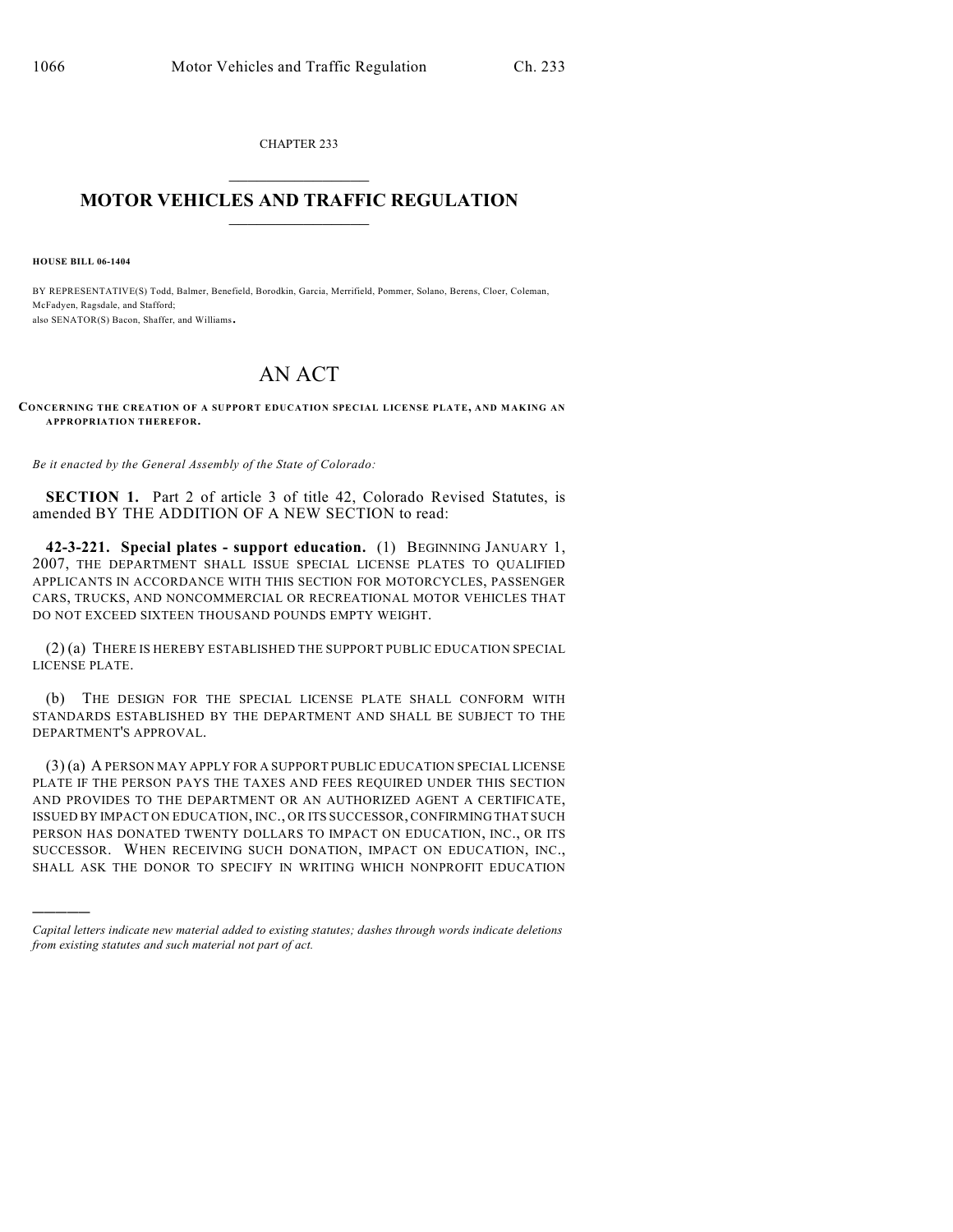ORGANIZATION QUALIFIED UNDER PARAGRAPH (c) OF THIS SUBSECTION (3) SHOULD RECEIVE THE MONEYS. IMPACT ON EDUCATION, INC., OR ITS SUCCESSOR, SHALL COMPILE AND PROVIDE TO THE DONOR AND THE DEPARTMENT A LIST OF ORGANIZATIONS THAT THE ENTITY HAS VERIFIED QUALIFY FOR DONATIONS UNDER PARAGRAPH (c) OF THIS SUBSECTION (3).

(b) ALL THE MONEYS COLLECTED BY IMPACT ON EDUCATION, INC., OR ITS SUCCESSOR PURSUANT TO THIS SUBSECTION (3) SHALL BE USED TO SUPPORT PROGRAMS THAT FOCUS ON STUDENT LEARNING IN PUBLIC SCHOOLS LOCATED IN COLORADO.

(c) IMPACT ON EDUCATION, INC. SHALL TRANSMIT THE ENTIRE DONATION TO THE NONPROFIT EDUCATION ORGANIZATION PURSUANT TO PARAGRAPH (a) OF THIS SUBSECTION (3) IF THE ORGANIZATION:

(I) EXISTS;

(II) IS AFFILIATED WITH A SCHOOL DISTRICT OR THE STATE CHARTER INSTITUTE;

(III) IS A NONPROFIT ENTITY EXEMPT FROM FEDERAL INCOME TAXES PURSUANT TO SECTION 501 (c) (3) OF THE FEDERAL "INTERNAL REVENUE CODE OF 1986", AS AMENDED; AND

(IV) AGREES TO SPEND ALL OF THE DONATION ON PROGRAMS THAT FOCUS ON STUDENT LEARNING IN COLORADO.

(d) MONEYS COLLECTED BY IMPACT ON EDUCATION, INC., OR ITS SUCCESSOR PURSUANT TO THIS SUBSECTION (3) SHALL NOT BE USED TO SUPPORT POLITICAL PARTIES, CANDIDATES FOR PUBLIC OFFICE, BALLOT INITIATIVES, REFERENDA, OR ANY OTHER POLITICAL ACTIVITIES.

(4) THE AMOUNT OF THE TAXES AND FEES FOR THE SUPPORT PUBLIC EDUCATION SPECIAL LICENSE PLATES UNDER THIS SECTION IS THE SAME AS THE AMOUNT OF THE TAXES AND FEES SPECIFIED FOR REGULAR MOTOR VEHICLE LICENSE PLATES; EXCEPT THAT THE DEPARTMENT SHALL COLLECT A ONE-TIME FEE OF TWENTY-FIVE DOLLARS FOR ISSUANCE OR REPLACEMENT OF EACH SUCH LICENSE PLATE. THE DEPARTMENT SHALL TRANSMIT THE ADDITIONAL ONE-TIME FEE TO THE STATE TREASURER, WHO SHALL CREDIT THE SAME TO THE HIGHWAY USERS TAX FUND CREATED IN SECTION 43-4-201, C.R.S.

(5) AN APPLICANT MAY APPLY FOR PERSONALIZED SUPPORT PUBLIC EDUCATION SPECIAL LICENSE PLATES. UPON PAYMENT OF THE ADDITIONAL FEE REQUIRED BY SECTION 42-3-211 (6) (a) FOR PERSONALIZED LICENSE PLATES, THE DEPARTMENT MAY ISSUE SUCH PLATES IF THE APPLICANT COMPLIES WITH SECTION 42-3-211. IF AN APPLICANT HAS EXISTING PERSONALIZED LICENSE PLATES FOR A MOTOR VEHICLE, THE APPLICANT MAY TRANSFER THE COMBINATION OF LETTERS OR NUMBERS TO A NEW SET OF SUPPORT PUBLIC EDUCATION SPECIAL LICENSE PLATES FOR THE VEHICLE UPON PAYMENT OF THE FEE IMPOSED BY SECTION 42-3-211 (6) AND UPON TURNING IN SUCH EXISTING PLATES TO THE DEPARTMENT. A PERSON WHO HAS OBTAINED PERSONALIZED SUPPORT PUBLIC EDUCATION SPECIAL LICENSE PLATES UNDER THIS SUBSECTION (5) SHALL PAY THE ANNUAL FEE IMPOSED BY SECTION 42-3-211 (6) FOR